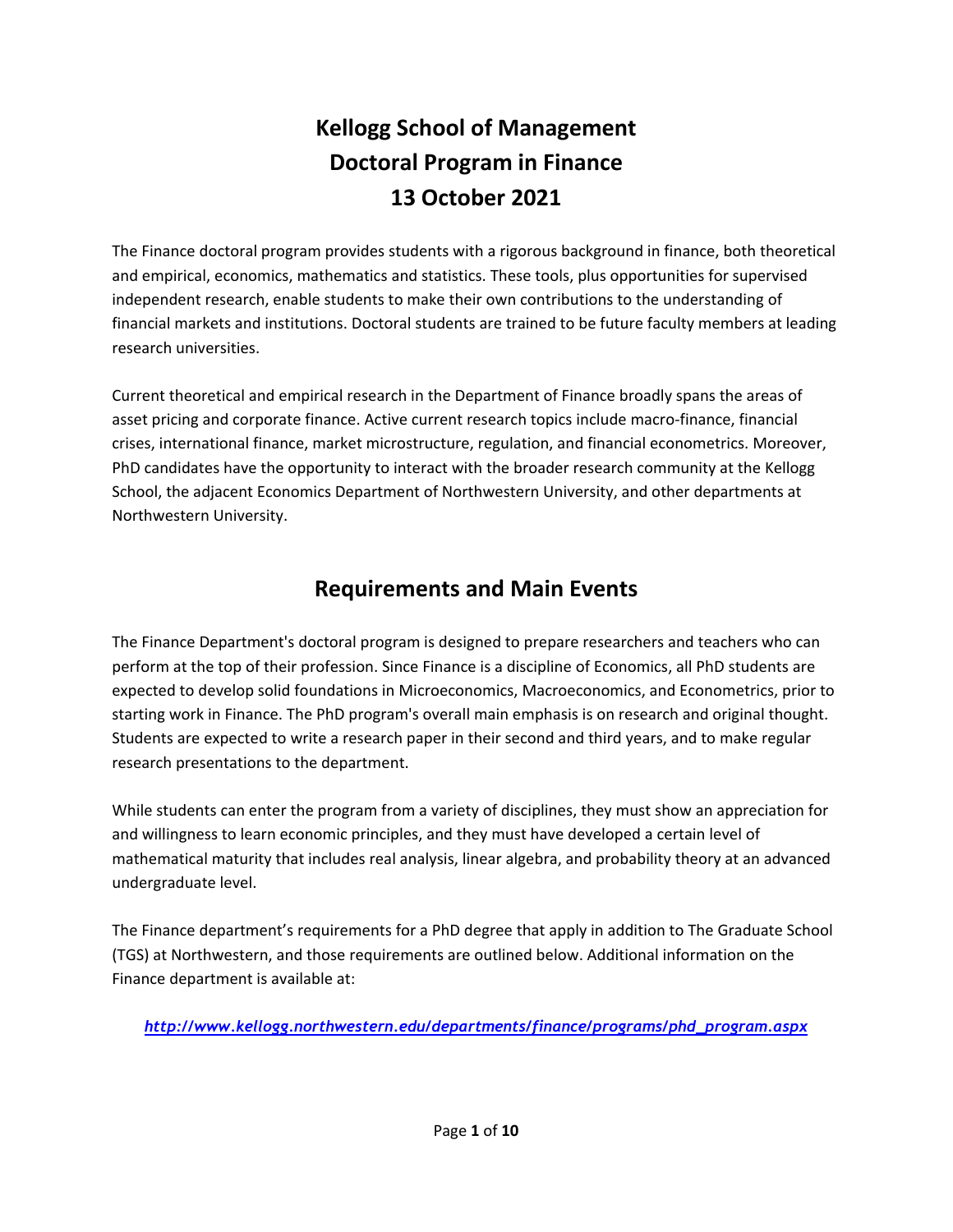# Residency Requirements

Doctoral students are expected to be on campus full time and involved in the research and teaching activities of the department throughout the year, including summer quarter, to qualify for continued funding. **Students who will be away from campus for more than two (2) weeks during an academic quarter need the approval of their director of graduate study (DGS) and dissertation advisor, if students have a dissertation advisor at this point in their studies.** Unexcused absences may disqualify students from receiving financial aid from the Kellogg School of Management and/or Northwestern University.

Additionally, doctoral students who are conducting research off campus or who are hired as interns for professional development purposes are required to report these activities to the Kellogg School of Management. Before a student engages in research off campus or accepts an internship, approval must be granted by the student's DGS and dissertation advisor. Also, a description of the research project or the terms of the internship must be provided, along with the timeframe the student will be away from campus. If an internship is paid, an adjustment to the student's financial aid package may be made in consultation with the Faculty Director of Kellogg's PhD Program.

### **The First Year**

In their first year students take required courses, electives, and a comprehensive prelim exam. There is no first‐year work requirement. The schedule below is the typical workload.

| first year – typical suggested course load |                               |                  |                    |                     |  |  |
|--------------------------------------------|-------------------------------|------------------|--------------------|---------------------|--|--|
| fall                                       | Microeconomics I              | <b>FINC 584</b>  | Macroeconomics I   | Elective (optional) |  |  |
| winter                                     | Microeconomics II             | Econometrics II  | Macroeconomics II  | Elective (optional) |  |  |
| spring                                     | Microeconomics III            | Econometrics III | Macroeconomics III | Elective (optional) |  |  |
| summer                                     | data training/reading/RA work |                  |                    |                     |  |  |

**Required Courses:** All first‐year students must complete the three core sequences in Microeconomics, Macroeconomics, and Econometrics offered by the Economics department. All first year students are expected to take three courses every quarter. Students can also take a fourth elective course, but this course is neither required nor encouraged.

**Electives:** Elective courses are selected in consultation with the director of graduate study (DGS), based on each student's background and objectives. The DGS must approve all first-year coursework.

**Core Competence:** First‐year students are required to establish competence in Economics. This can be done by achieving a 3.0 GPA across the nine required courses in the sequence. If a student is on academic probation (i.e., fails to maintain the 3.0 GPA) the student will not qualify to continue in the PhD program and will be excluded (dismissed) from the PhD program

Letter grades convert to numerical grades as follows: A=4.0, A‐=3.7, B+=3.3, B=3.0, B‐=2.7, C+=2.3, C=2.0, C‐=1.7, D=1.0, F=0.

Students can appeal this exclusion decision directly to The Graduate School (TGS). The Finance department does not have a formal appeals process. Here's the link to TGS for your reference: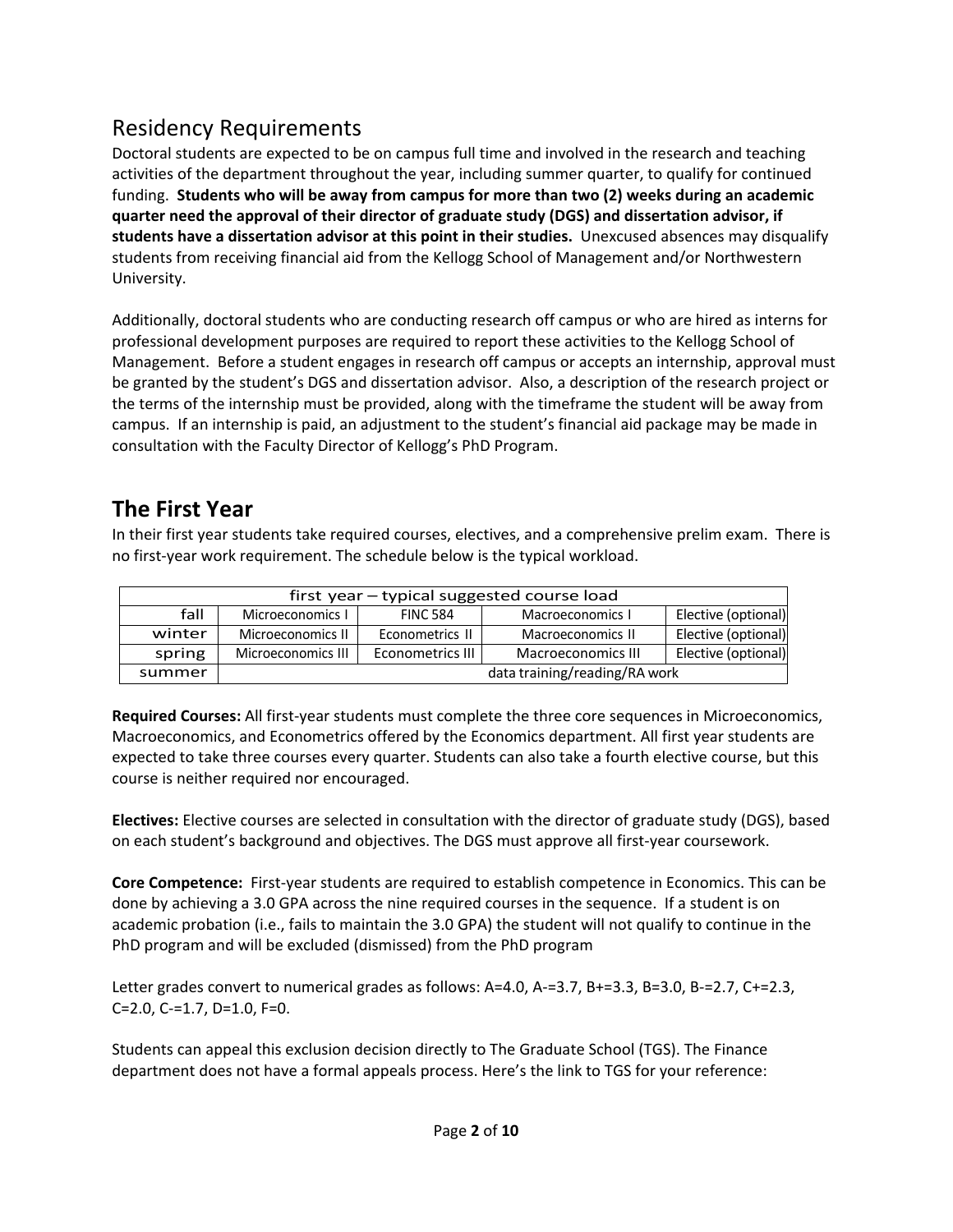#### *http://www.tgs.northwestern.edu/about/policies/satisfactory‐academic‐progress.html*

**Academic Advisor**: Upon entry into the program all students are assigned an Academic Advisor. The advisor will be selected by the DGS, based on each student's background and stated interests. The role of the academic advisor is to provide guidance to the PhD student, especially in their first and second year. Students should meet with their academic advisors at least quarterly. The Academic Advisor does not need to be part of the student's Dissertation Committee later on.

**Summer Quarter:** Students are expected to spend the summer of their first year in residence in the department. This is a good time to begin exploring data sources available at Kellogg, begin a research project, or to begin reading Finance research papers under the direction of a Kellogg faculty. A student will work as a research assistant for 10 hours a week during the months of July and August.

**Annual Academic Progress Report – First‐Year Evaluation:** At the end of the academic year, all students will receive a written academic progress report based on their meeting the academic requirements and expectations outlined for first‐year Finance PhD students.

**Managerial Economics and Strategy Master's Option:** For students who choose to not continue in the Finance PhD program after year one and are in good standing, the department offers a MS degree in Managerial Economics & Strategy. Students must complete a minimum of nine (9) graded courses, maintain an overall minimum 3.0 GPA. No master's thesis is required.

Candidates for the MS degree are required to satisfy:

- 3 courses/credits of Microeconomics
- 3 courses/credits of Econometrics
- 3 doctoral courses/credits from an approved list of courses within Macroeconomics and Econometrics.

To qualify for the MS degree, the student must have the approval of the Department Chair and Director of Graduate Studies based on a review of the student's overall performance in the PhD program. The Department Chair (MS chair) and Director of Graduate Studies (committee members) will also form the student's MS committee. The student will receive the MS degree upon satisfactory completion of Finance Department and Graduate School requirements.

### **The Second Year**

In their second year students take required courses, electives, a comprehensive Finance exam, and they complete a research paper, according to the schedule below. Students are also expected to participate in the weekly Finance research seminar, and to complete a work requirement.

| second year                                       |                       |                          |          |          |  |  |  |
|---------------------------------------------------|-----------------------|--------------------------|----------|----------|--|--|--|
| fall                                              | Corporate Finance I   | Asset Pricing I          | KPHD-520 | elective |  |  |  |
| winterl                                           | Corporate Finance II  | <b>Asset Pricing II</b>  | elective | elective |  |  |  |
| spring                                            | Corporate Finance III | <b>Asset Pricing III</b> | elective | elective |  |  |  |
| Finance Prelim Exam (early June)                  |                       |                          |          |          |  |  |  |
| Presentation of Research Papers (early September) |                       |                          |          |          |  |  |  |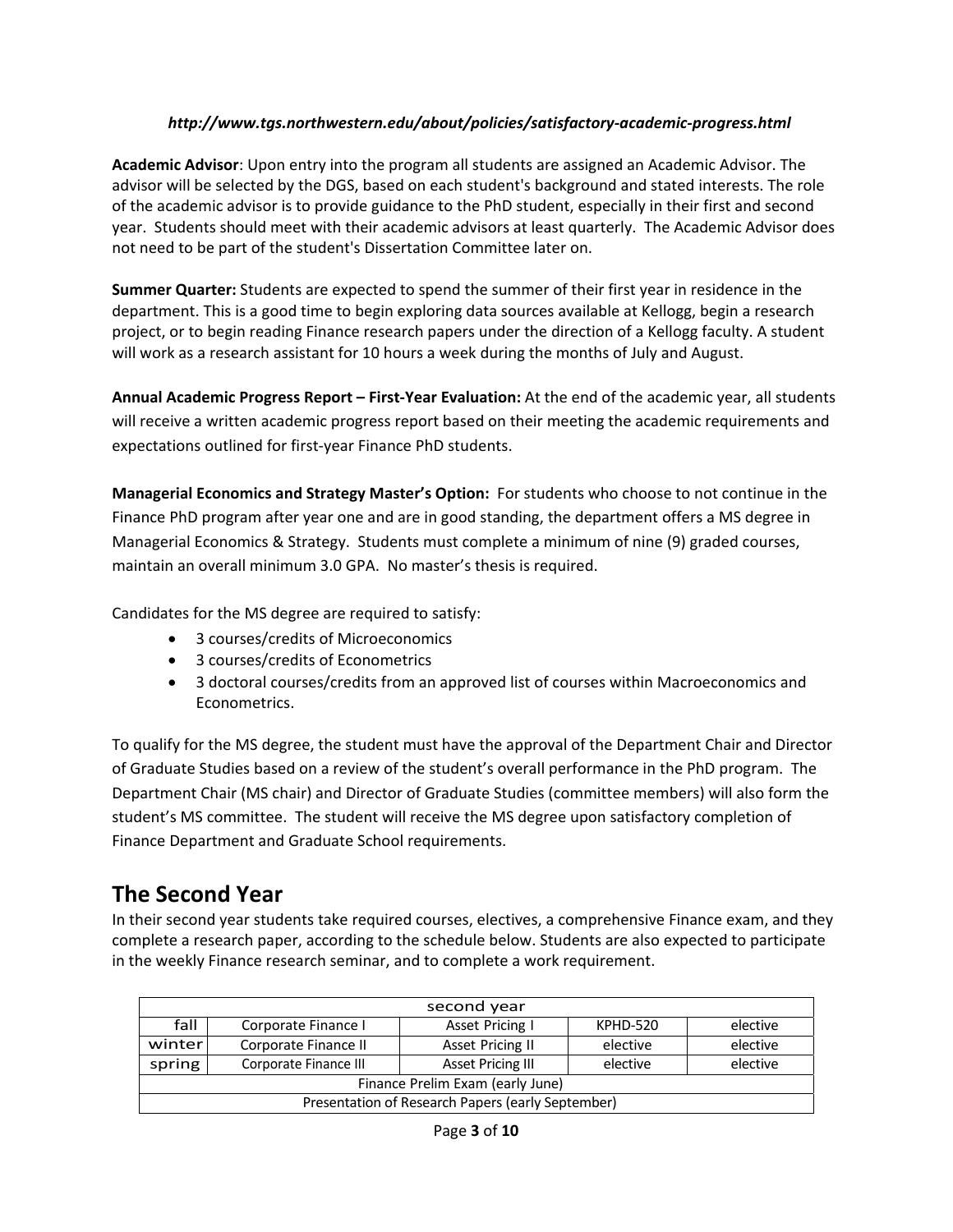**Required Courses:** The required courses in the second year are six doctoral classes offered by the Finance department: Asset Pricing I, II and III, and Corporate Finance I, II and III and KPHD‐520, Workshop on Research Development.

**Electives:** Students are required to take an additional course every quarter during their second year. Students are encouraged to select second year Elective courses from the Economics Department. Examples of such classes include Labor Economics, Advanced Macro, Econometrics, Information Economics and Industrial Organization. All elective courses need to be approved by the DGS.

**Finance Comprehensive Exam:** Students must pass a Finance Competence Requirement. This can be done by achieving a 3.6 GPA across the six finance doctoral courses, or by passing a comprehensive Finance exam. The Exam takes place at the beginning of the summer quarter, typically in June. Students who fail the comprehensive exam will be excluded from the program.

Letter grades convert to numerical grades as follows: A=4.0, A‐=3.7, B+=3.3, B=3.0, B‐=2.7, C+=2.3, C=2.0, C‐=1.7, D=1.0, F=0.

**Research Paper and Advisors:** Students need to complete a research project to be presented to the department in the first week of September following the summer quarter of the second year. The research project must be supervised by an individual faculty advisor (who can be the same as, or distinct from, the Academic Advisor) selected by the end of the winter quarter. The second‐year advisor need not be the same person as the eventual main dissertation advisor.

#### Students need to inform the DGS of their choice for the second-year advisor by June 15 of their **second year.**

The second‐year project serves as an introduction to research in finance and as an evaluation of the candidate's aptitude for performing original research that can eventually be transformed into a publishable paper. The **primary metric** for evaluating the second year project is whether it asks an interesting research question. Along these lines, the student should formulate the research question in clear economic terms, explain why it is important to provide an answer in connection to the existing research, and make some progress towards providing an answer. Examples of sufficient progress are: 1) identifying and assembling a new dataset, along with the documentation of some stylized facts; 2) a novel identification strategy that provides an estimate of an interesting causal effect; or 3) formulating a new model ‐‐ or extending an existing model ‐‐ together with some indication of progress towards characterizing the solution. Students are expected to answer faculty questions about the existing literature and their chosen line of research and future plans. The second-year project often forms the basis for a thesis topic, but it is not necessary that it does so.

The student should demonstrate mastery of the literature on a specialized topic and should be able to explain the broader significance of the chosen topic. Further, the student should formulate an interesting question that addresses a gap in the existing literature, and offer some initial proposal on how to go about answering this question. Sufficient progress could consist of initial steps of assembling a new dataset and/or the documentation of some stylized facts. In the case of theoretical research, the formulation of a new model or extension of an existing model together with some indication of progress toward solving the model would constitute sufficient progress.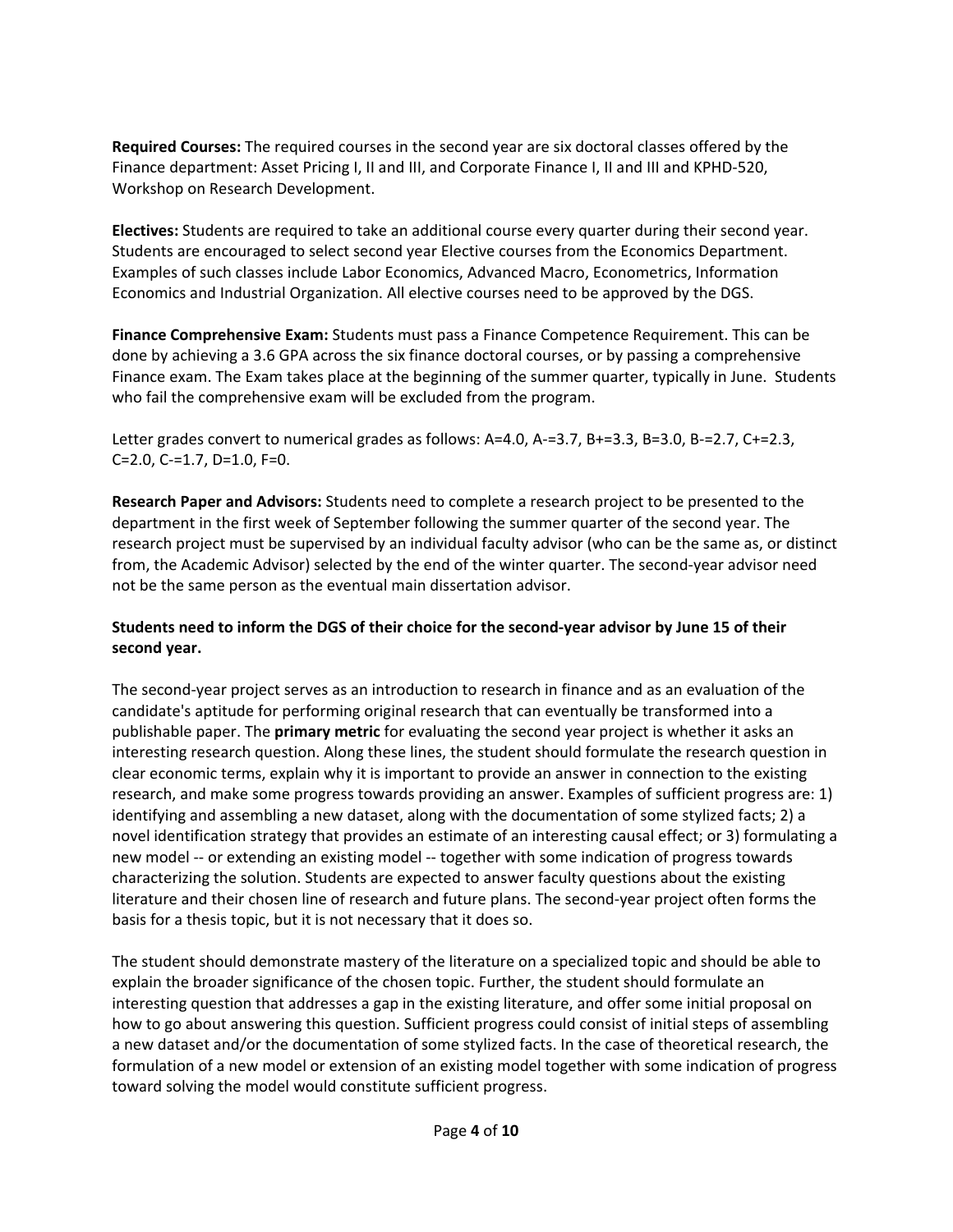**Weekly Finance Seminars:** External speakers, and occasionally internal ones, present research papers at the department's weekly seminar series and bag lunch series. PhD students are expected to attend those presentations.

**Work Requirement:** Students work as RAs and TAs for three years, spanning years two, three, and four. An academic year contains four quarters: fall, winter, spring, and summer. A portion of the stipend will be allocated toward wages for approximately 10 hours of work per week (100 hours total for the quarter), including summers. Students are not required to TA more than 6 (six) quarters total during this three‐year period. The director of graduate study (DGS) oversees all work assignments.

During the summer, students work as Research Assistants to faculty. Students can choose the faculty they will work for, or the director of graduate study can help match them to faculty according to their research interests.

The DGS needs to approve all TA and RA assignments, including any teaching for executive or Economics Department classes beyond the 100‐hour requirement. Students should request permission from the DGS for any compensated job outside or inside the University. From all sources of work, students are not allowed to work over 20 hours per week; this is a TGS requirement.

**Annual Academic Progress Report – Second‐Year Evaluation:** The department meets at the end of the summer quarter and performs a comprehensive evaluation of every second‐year PhD student, taking into account exam performance, the research paper, coursework grades, performance in the work requirement, and participation in weekly seminars. Following this evaluation, all students receive written feedback on their strengths and weaknesses. Students with satisfactory evaluations are deemed to have passed all of their qualifying exams and are admitted to candidacy. Students that do not successfully pass the second year evaluation can appeal this decision directly to The Graduate School (TGS). The Finance department does not have a formal appeals process. Here's the link to TGS for your reference:

### *http://www.tgs.northwestern.edu/about/policies/satisfactory‐academic‐progress.html*

**Finance Master's Degree Option:** For students who do not qualify to continue in the PhD program at the end of year two, the department offers the option to earn an MS degree in Finance. The student will receive the MS degree upon satisfactory completion of Finance Department and TGS requirements. If the student receives and MS pass on the Finance comprehensive exam (considered the culminating project) but fails to be admitted to candidacy in the second year, the student can receive the MS degree, subject to satisfactory performance in classes. In the latter case, the student will receive financial support until the end of the summer quarter, at which point the student will graduate.

# **Third Year**

Following admission to Ph.D. candidacy, students work on research toward a thesis, under the direction of one or more faculty advisors. The main goal of the third year is producing a research paper that is of publishable quality.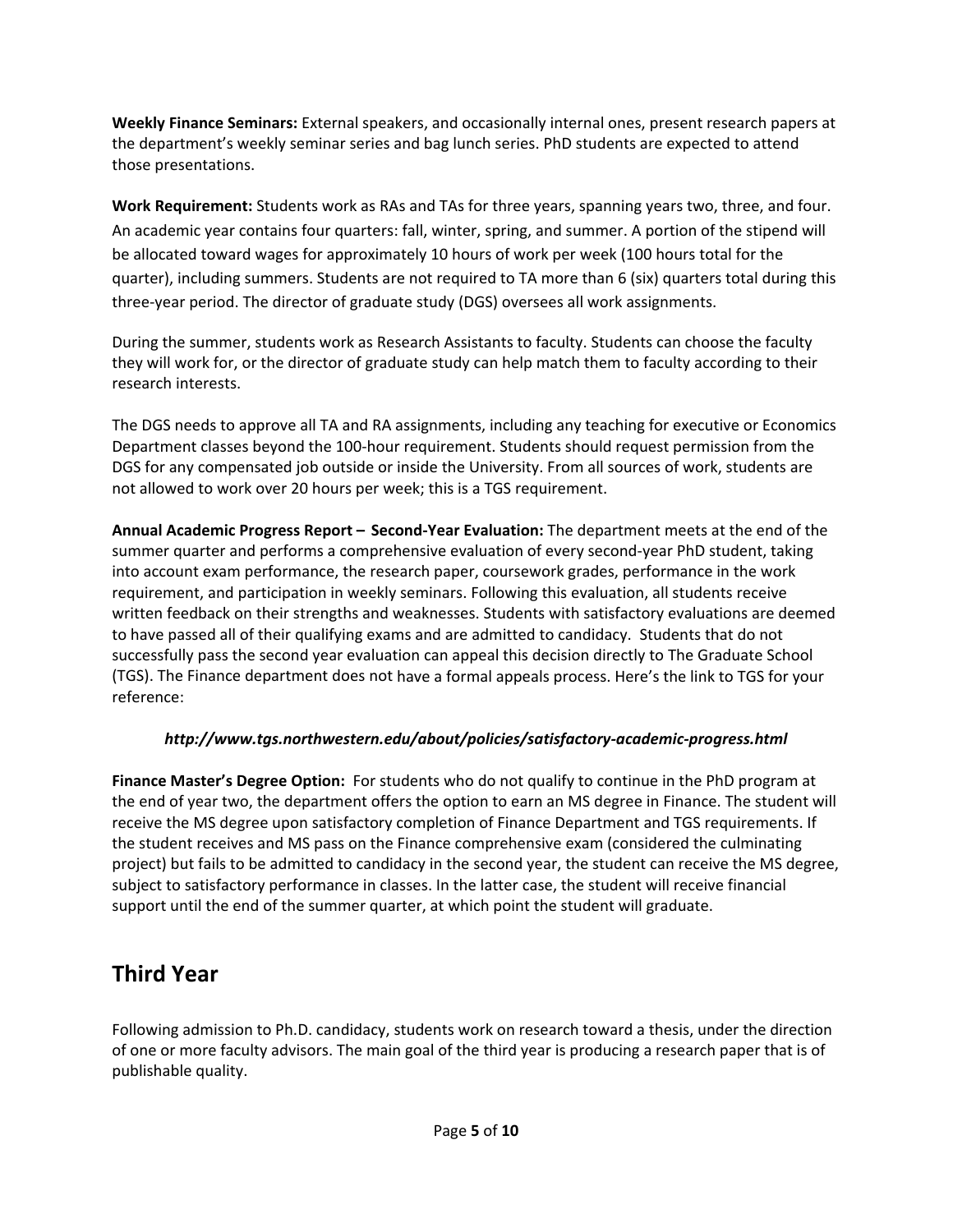**Coursework:** KPHD‐520, Workshop on Research Development, is required in the fall quarter. Depending on their research objectives, students are encouraged ‐‐ but not required ‐‐ to take additional classes in their third year. All coursework must be approved by a faculty advisor and the director of graduate study.

**Dissertation Committee:** Students are expected to choose a dissertation chair in the Fall and report their choice to the DGS by November 15 in their third year. This choice is not final; students can change their dissertation supervisor later, but this is uncommon.

**Department Presentations:** During their third year in the program, students are required to present their work in progress to the department twice per year, once in the Fall and once in the Spring departmental seminar. The students need to schedule these presentations at the beginning of the year with the faculty member who is coordinating the departmental brownbag seminar.

**Finance Seminar:** Students are required to continue attending the weekly Finance seminars, and to participate in group discussions of the research papers presented.

**Work requirement:** The second‐year work requirement remains the same for years three and four. RA or TA opportunities exist for qualifying students whose research takes them beyond their fifth year. Students are expected to be on campus full time in the quarters that they work as teaching/research assistants.

**Third Year Paper Requirement:** At the end of the third year, students are required to present a completed research paper to the department by the end of June of their third year. The research paper has to be sufficiently advanced that it is part of the student's dissertation -- thought it need not be the first chapter.

In addition to fulfilling the requirements of the second‐year paper, the third‐year paper should demonstrate substantial progress toward an original piece of research. The paper could be an advance of the second‐year paper or it can tackle a new topic. In either case, the paper should address an economically interesting question, and should provide a clearly identifiable contribution to the literature. The paper needs to introduce and motivate the main research question, outline data (for empirical work) or a model (for theoretical work), present new results, discusses how these results contribute to existing research, and outlines future work. The student should provide an outline of future work.

Students' performance towards this requirement may count towards their fourth year evaluation (see below).

**Annual Academic Progress Report – Third‐Year Evaluation:** At the end of the academic year, all students will receive a written academic progress report based on their meeting the academic requirements and expectations outlined for third‐year Finance PhD students.

### **Fourth Year**

The main activity in the fourth year and beyond is research toward a thesis, under the direction of one or more faculty advisors. In the fourth year, students need to satisfy a Proposal Requirement.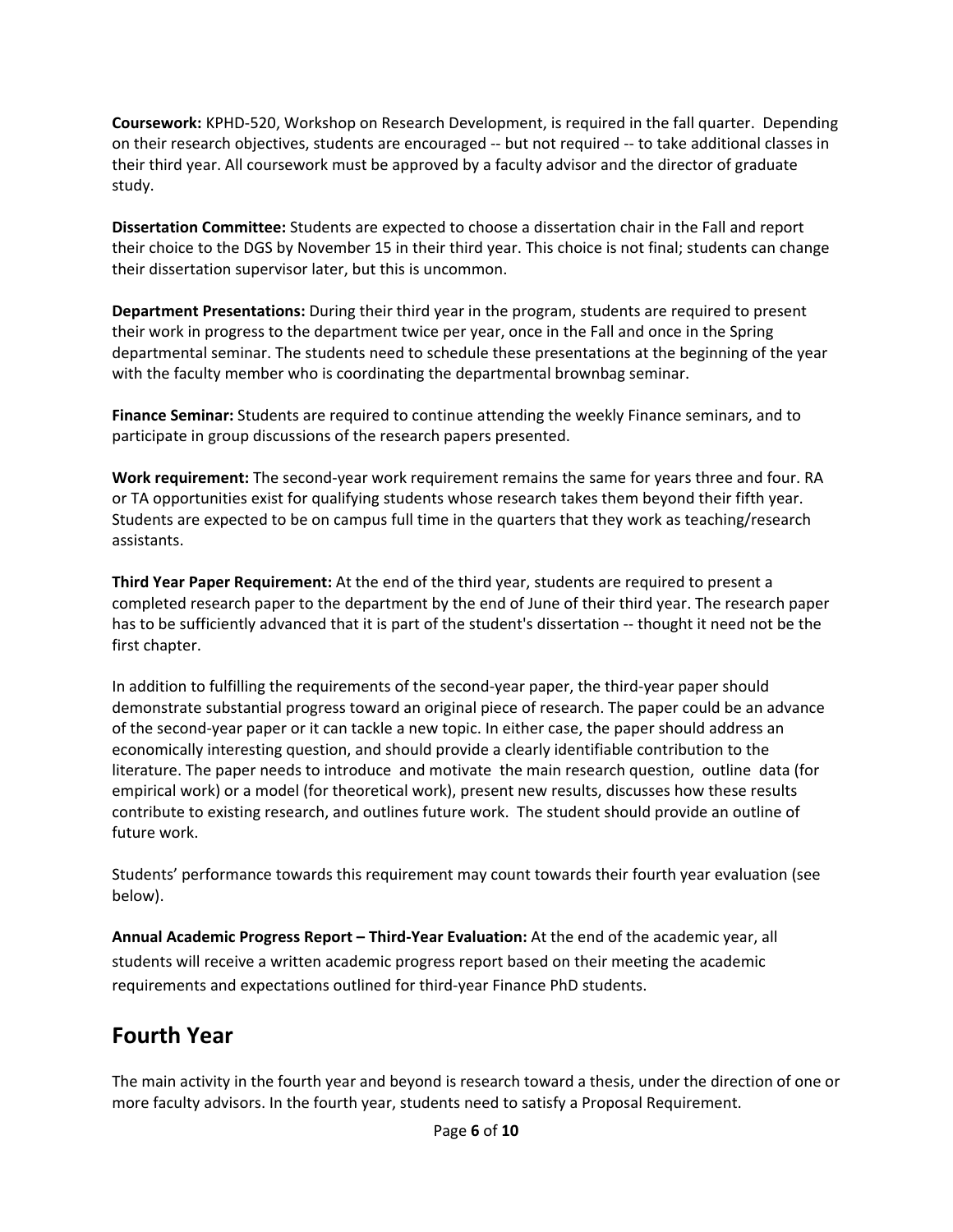**Fourth Year Thesis Proposal ("Prospectus"):** By the fourth year, the student is expected to have settled on a thesis topic. Students need to complete their dissertation proposal by the end of the fall quarter (December 10) in their fourth year.

The purpose of the dissertation proposal defense is to present a well worked out dissertation plan to the committee. The committee must be able to evaluate with confidence whether the dissertation as proposed meets quality standards and can be successfully executed by the student. The dissertation proposal should articulate a plan through three papers, one of which should be at an advanced stage.

The main component of the proposal is an original research paper. The paper can be distinct from the second-year project or the third-year paper. In addition to the requirements for the second- and thirdyear papers above, the paper needs to be sufficiently well developed as to have a clear path towards eventual publication in a peer‐reviewed journal. If the student entersthe academic job market in the fifth year, this paper will be the student's job market paper.

The student's dissertation committee must approve the proposal. To grant approval the committee should believe that the candidate will be able to produce papers publishable in a top field journal. The meeting with the dissertation committee is open to the Northwestern academic community. Students may and should attend other students' proposal defenses. When evaluating the student, the committee will take into account the student's previous efforts during the third year.

Students who do not pass the proposal in the fall of their fourth year are on probation with TGS. They have *only one additional opportunity* to pass their proposal, by the end of the Spring quarter in year four. Students that do not pass their PhD proposal after the second opportunity graduate with an MS degree. Students who do not successfully pass the proposal can appeal this decision directly to TGS. The Finance department does not have a formal appeals process. Here's the link to TGS for your reference:

#### *http://www.tgs.northwestern.edu/about/policies/satisfactory‐academic‐progress.html*

**Department Presentations:** During their fourth year in the program, students are required to present their work in progress to the department twice per year, once in the Fall and once in the Spring departmental seminar. The students need to schedule these presentations at the beginning of the year with the faculty member who is coordinating the departmental brownbag seminar. The student's proposal in year four counts as one (or two if the student resubmits the proposal in the Spring quarter) of these presentations.

**Finance Seminar:** Students are expected to continue attending the weekly Finance seminars, and to participate in group discussions of the research papers presented.

**Work requirement:** The second‐year work requirement remains the same for years three and four. RA or TA opportunities exist for qualifying students whose research takes them beyond their fifth year.

### **Fifth Year**

**Job Market and Thesis Defense:** The dissertation, which consists of three separate chapters, should make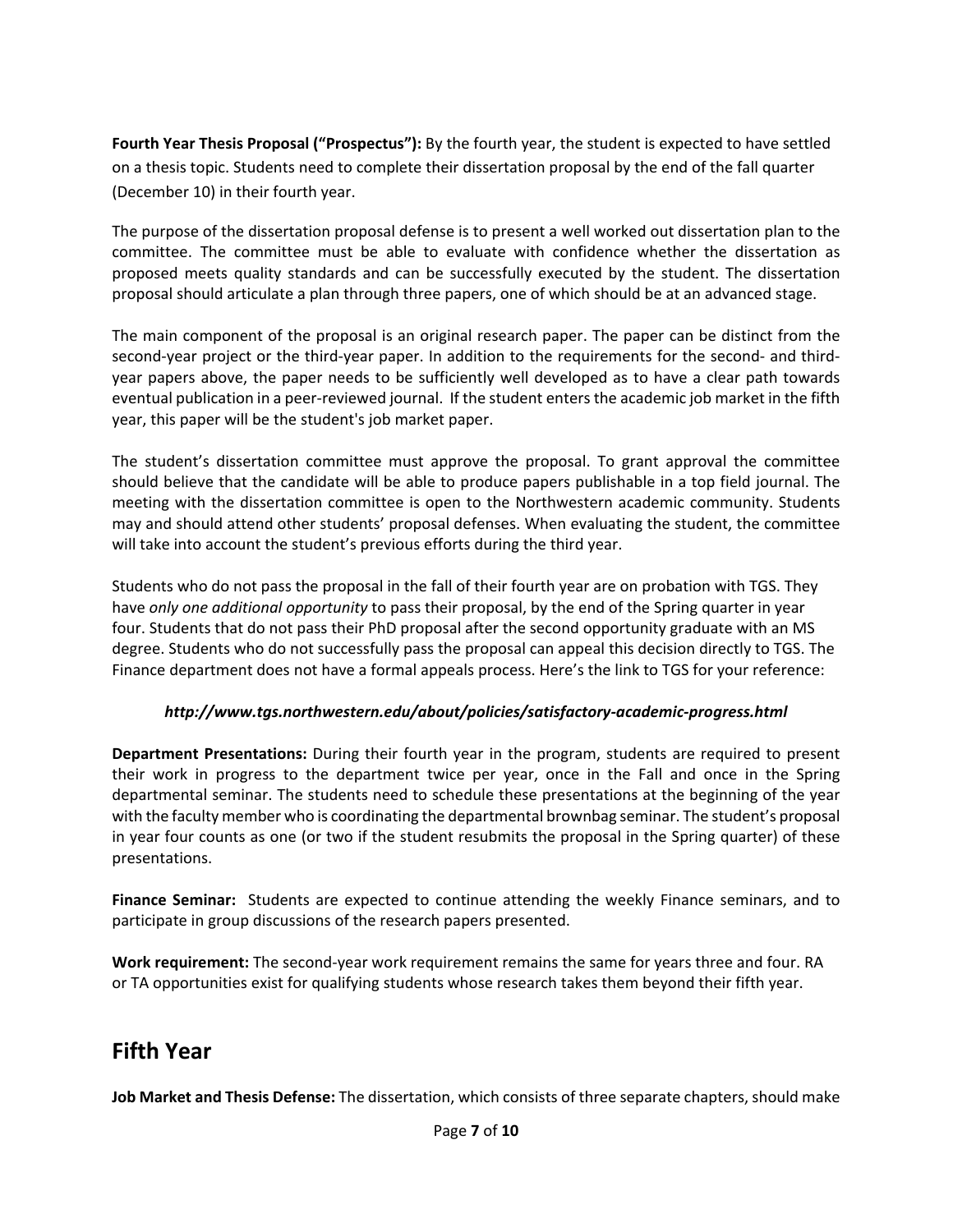a well-motivated and original contribution to the finance and economics literature. The Finance Department advises, but does not require, that at least one of the chapters is solo-authored. In the dissertation defense, the candidate should be able to explain the contribution relative to the literature in clear terms, defend the significance of the contribution, and offer a broader vision of a research agenda.

Typically, students enter the job market in their fifth year. On rare occasions, a thesis advisor may decide that the student is making good progress but a sixth year would be beneficial in producing the best quality outcome. On such occasions, and provided suitable funding arrangements can be made, a student can stay in the program for a sixth year. The PhD degree is awarded following a successful thesis defense in accordance with The Graduate School requirements.

#### **Department Presentations:**

**Finance Seminar:** During their fifth year in the program, students are required to present their work in progress to the department twice per year, once in the Fall and once in the Spring departmental seminar. Students are expected to continue attending the weekly Finance seminars, and to participate in group discussions of the research papers presented.

**Annual Academic Progress Report – Fifth‐Year Evaluation:** At the end of the academic year, all students will receive a written academic progress report based on their meeting the academic requirements and expectations outlined for third‐year Finance PhD students.

### **Sixth Year**

If a student delays entering the job market to the sixth year, the department and Kellogg will provide a stipend of \$10,000 in the fall quarter of the sixth year.

# **Funding and Research Support**

**Stipend:** Finance doctoral students are typically funded for 5 years through a combination of sources: stipends, teaching and research appointments, and in some cases teaching appointments. Tuition and health insurance coverage are also provided to the student. Funding is renewable each year and is contingent upon satisfactory academic performance. Additional funding opportunities are available for students in good standing in their 6th year. Funding is provided from TGS (scholarships), the Deans Office, the Finance Department, and through teaching/research assignments.

**Research and academic support:** The Finance Department strives to provide PhD students with the resources necessary for a successful academic career. Each PhD student is provided funds for purchase of a personal computer. Students also have access to multiple university computing clusters that have all major statistical packages, library access, online academic journal access and e‐mail. More information on Research Support can be found at:

#### *http://www.kellogg.northwestern.edu/rs/*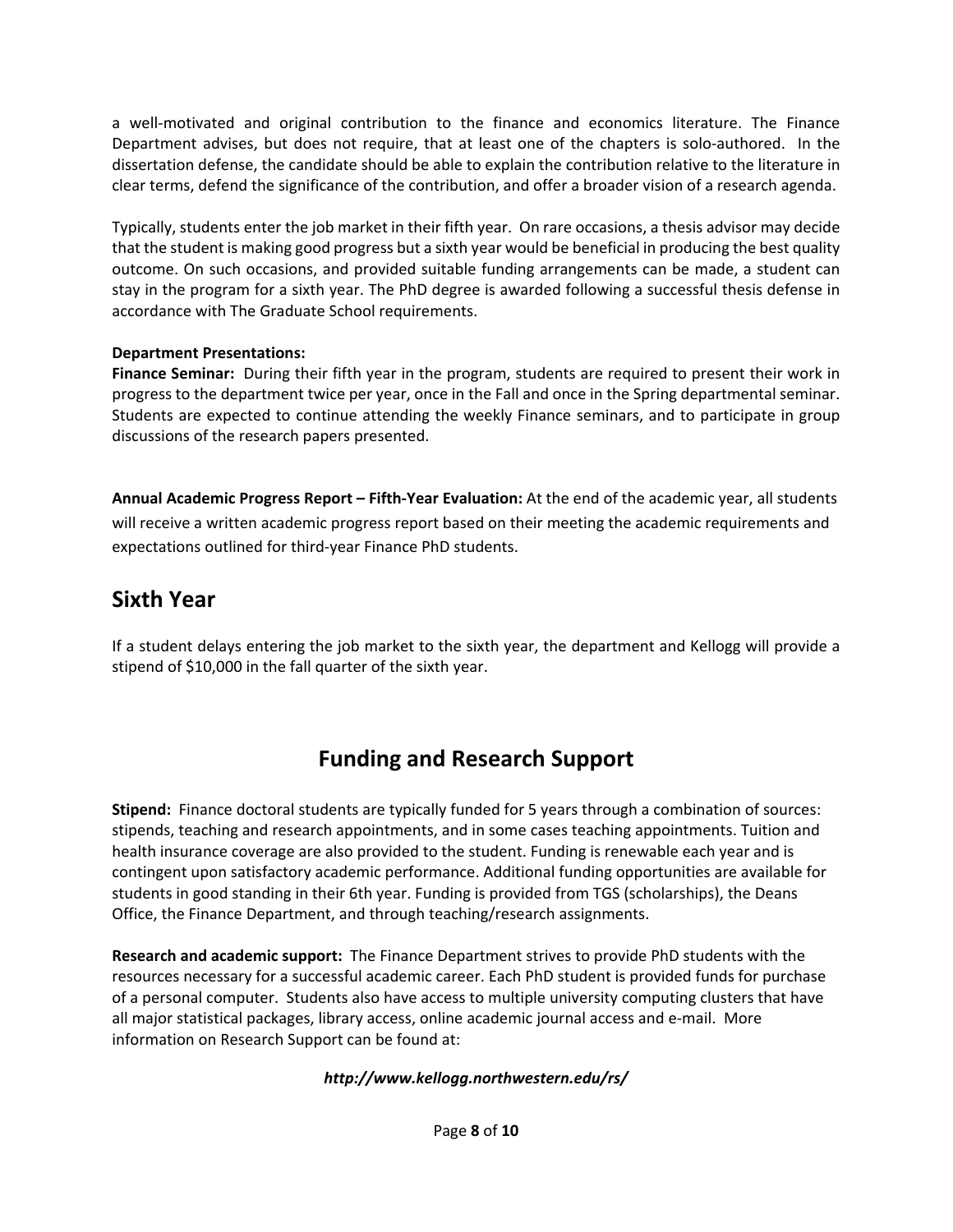**Conference Travel:** Students are provided with a \$4,000 conference travel grant to use while enrolled in the PhD program; students must also be in good academic standing to access funds. To qualify for funding, students must be invited to present their paper at the conference and this conference invitation should be included with their proposed conference travel budget, which is reviewed/approved by the Director of Graduate Studies (DGS). This funding may also be used when students enter the job market and attend the ASSA meeting when interviewing. Students admitted before fall 2016 would consult with the DGS and their research advisors for funding availability from other department sources to attend conferences. Note: Funding for conferences cannot and will not be approved retroactively.

Additionally, through their Conference Travel Policy, The Graduate School (TGS) provides funding for costs associated with attending academic conferences. They do not require that students present a paper, so just attending a conference would qualify for funding. Partial funding may come from TGS that is matched by the Finance Department. TGS provides two trips up to \$800 each. See the TGS travel grant website for details.

**Applying for Research Funding:** Students who have more substantial needs, such as funds to purchase data, run experiments or hire RAs, should plan to seek out support from other sources, both inside and outside the university. Students may submit an application for research funding through the PhD Program – contact the PhD administrative team with questions. An application needs the support of the student's research advisor. The application requires a summary of the project and a proposed budget. This funding is for dissertation research only, and joint work with faculty would not qualify for this funding application. Faculty have other means to secure research funding. Once submitted the application is then reviewed by the Faculty Director of Kellogg's PhD Program. If approved, funding is then released to the student by the Senior Associate Dean for Faculty & Research.

# **Applying to the Finance PhD Program**

Our program focuses on creating scholars who have the desire and capacity to contribute to the academy for many years through the dissemination of knowledge. Our alumni actively publish in top journals, and many continue relationships that began in the doctoral program at the Kellogg School.

The Department seeks students with backgrounds in finance or economics. This may include undergraduate or graduate degrees in economics or finance, or work/research experience in finance or economics. Finance is a quantitative and rigorous discipline. As such, the Finance Department also looks for students with solid quantitative backgrounds, including coursework in mathematics, statistics, or a related quantitative field.

Applications to doctoral programs at the Kellogg School must be submitted through The Graduate School and coordinated with the Kellogg Doctoral Program. The Department accepts the GRE and GMAT exams; however, the GRE is preferred.